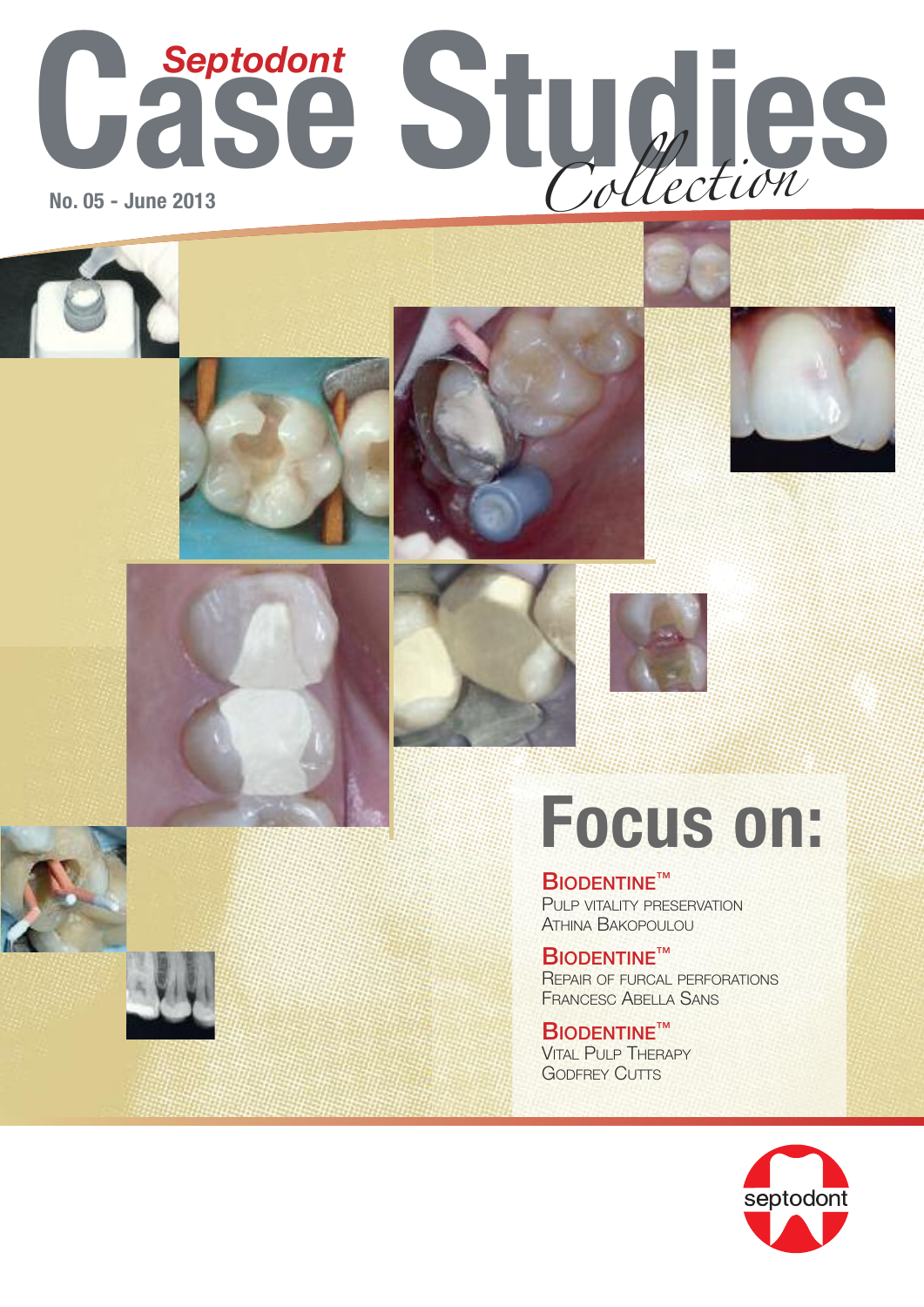# **Editorial**



Since its foundation Septodont has developed, manufactured and distributed a wide range of high quality products for dental professionals.

Septodont has recently innovated in the field of gingival preparation, composites and dentin care with the introduction of Racegel, the N'Durance® line and Biodentine™, which are appreciated by clinicians around the globe.

Septodont created the "Septodont Case Studies Collection" to share with you their experience and the benefits of using these innovations in your daily practice.

This Collection consists in a series of case reports that is published on a regular basis and available as a hard copy or to download from www.septodont.com.

The fifth issue is dedicated to Biodentine™, the first and only dentin in a capsule. Biodentine™ uniqueness not only lies in its innovative bioactive and 'pulp-protective' chemistry, but also in its universal application, both in the crown and in the root.

In this issue, you will enjoy 3 case studies articles written by clinicians from 3 countries: Greece, Spain and UK. They focus on the preservation of the pulp vitality and on perforation repair.

They complement the case studies previously published issues and illustrate the worldwide success of Biodentine™.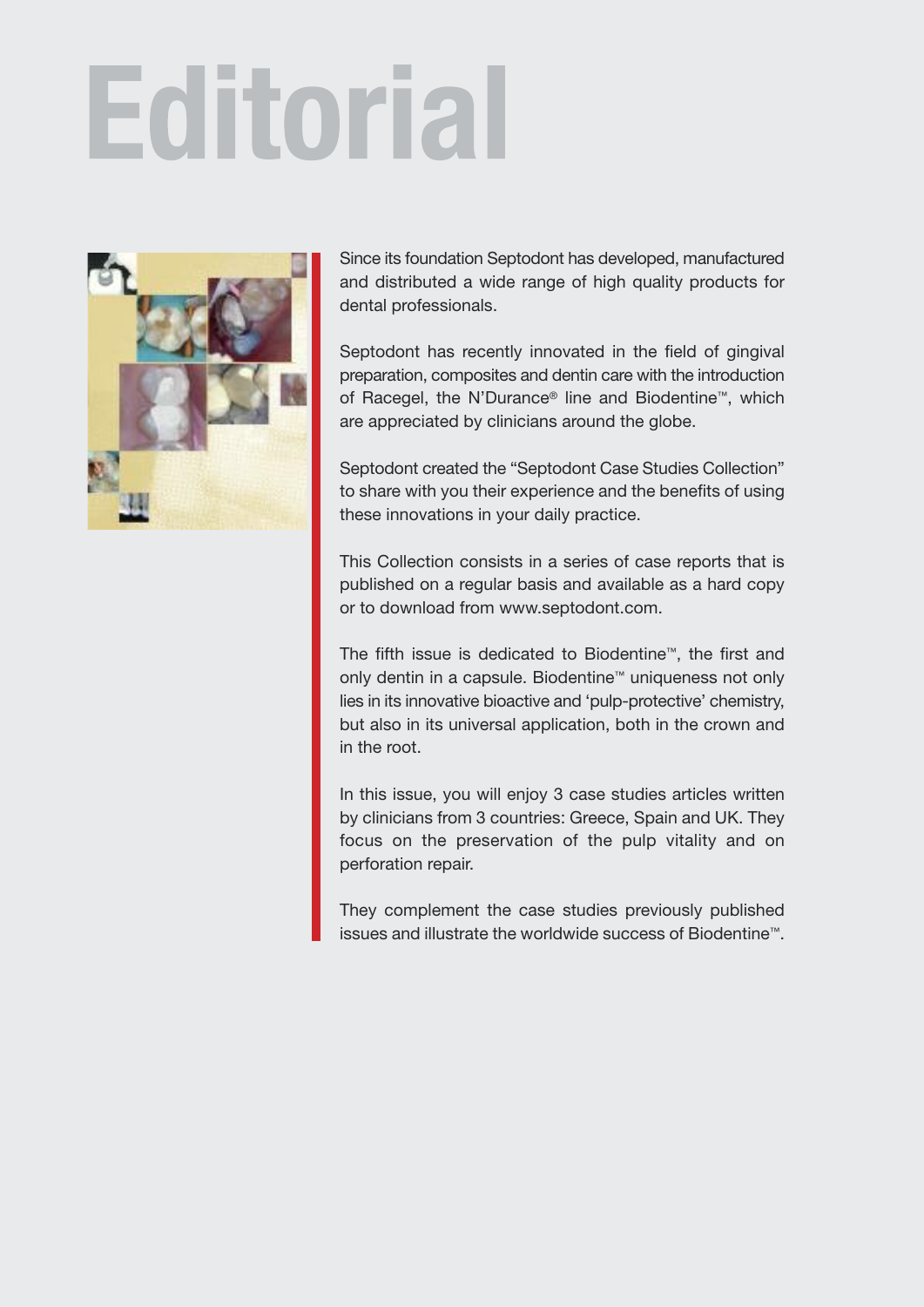# **Content**

**04**

**11**



#### **Biodentine™ a promising bioactive material for the preservation of pulp vitality in restorative dentistry**

Athina Bakopoulou & Imad About



#### **Biodentine™ as repair material for furcal perforation: 2 case reports**

Francesc Abella Sans, Adriana Gómez-Rojas, Guillermo Doria Jaureguizar



#### **Vital Pulp Therapy / Pulp Capping with Biodentine™** Godfrey Cutts **15**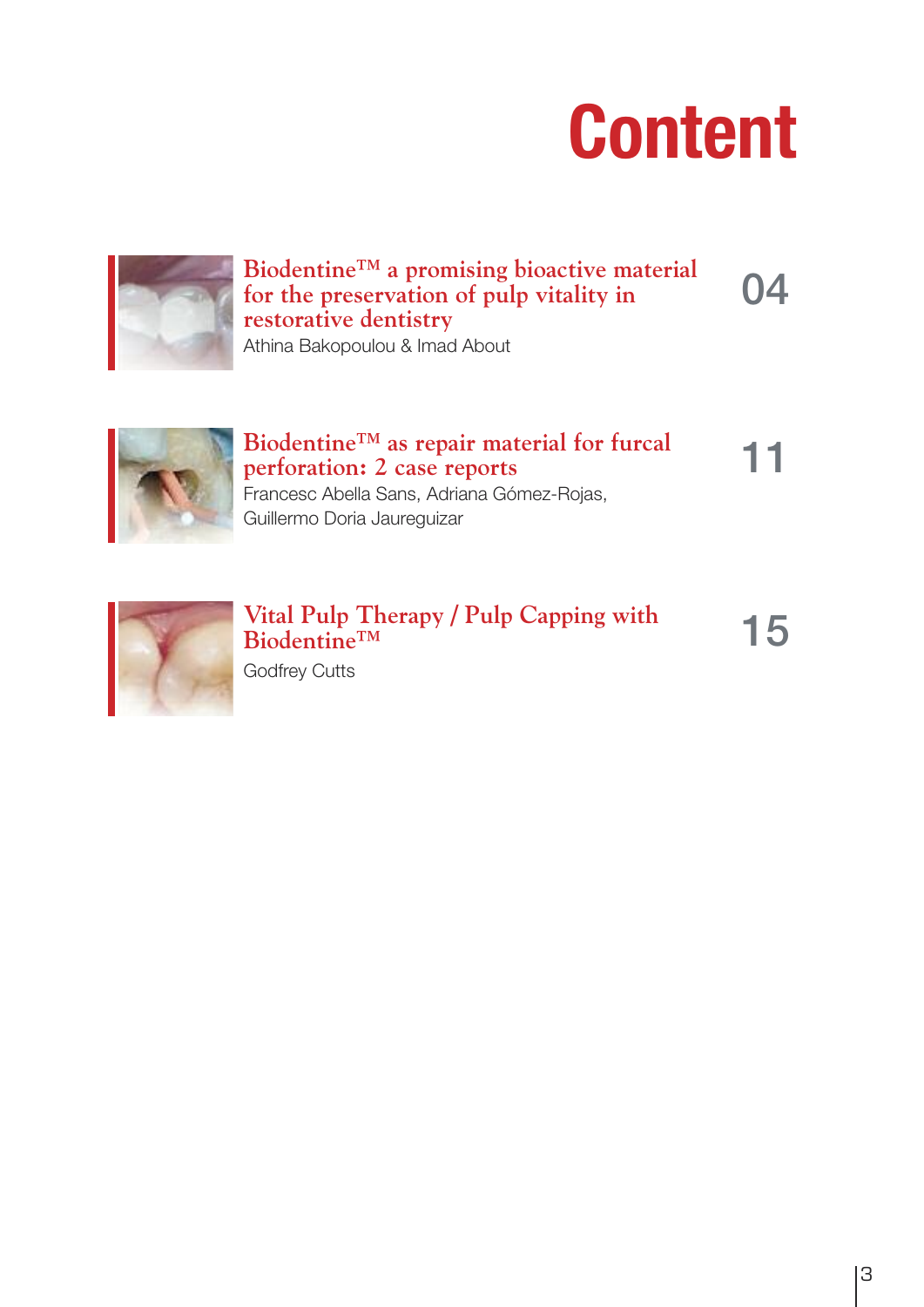### **Biodentine™ , a promising bioactive material for the preservation of pulp vitality in restorative dentistry**

**Dr Athina Bakopoulou** Aristotle University of Thessaloniki (Greece) **Prof. Imad About** Aix-Marseille University (France)

### **Introduction**

Preservation of pulp vitality in cases of deep carious lesions is one of the most critical factors determining the prognosis of teeth after restorative treatment. This is of even higher importance when these teeth are intended to serve as abutments of fixed or removable partial dentures. Previous studies have shown that loss of pulp vitality is one of the major biological complications leading to failure of different types of prosthetic restorations [1], whereas, on the other hand, use of endodontically treated teeth as abutments for such restorations is associated with a significantly higher number of mechanical (e.g. tooth facture) or biological (e.g. recurrent periapical pathology) complications, overall compromising long-term prognosis of the prosthetic rehabilitation [2].

Current treatment modalities on the restoration of deep carious lesions include direct or indirect pulp capping with calcium hydroxide, followed in cases of conservative treatment by application of glass ionomer (GICs) or resin-modified glass ionomer cements (RMGICs) as cavity liners and final restoration with direct composite fillings or composite/ceramic inlays and onlays [3]. In addition, in cases of teeth used as prosthetic abutments, calcium hydroxide is commonly covered by a suitable core build-up material, such as self-curing resin composites or silverreinforced GICs. Despite the fact that calcium hydroxide represents the "gold standard" for such direct or indirect pulp capping cases, it is also linked with several drawbacks, mainly poor bonding to dentin, reduced mechanical strength and chemical instability. The latter has been considered as the main cause of pulp complications, usually occurring within the first two years after application, due to its gradual dissolution below composite fillings [4]. GICs, on the other hand, present chemical and mechanical stability, adhesive anchoring to the dentin and very acceptable biocompatibility, which are considered as very significant advantages. However, they lack the required and particularly necessary dentin-forming effect that is to be expected [5]. Finally, resin composite materials have a very questionable biological behavior in deep caries cases, as several studies have shown that pulp inflammation leading to irreversible pulp damage may be developed when these materials are used for direct or indirect pulp capping [6, 7].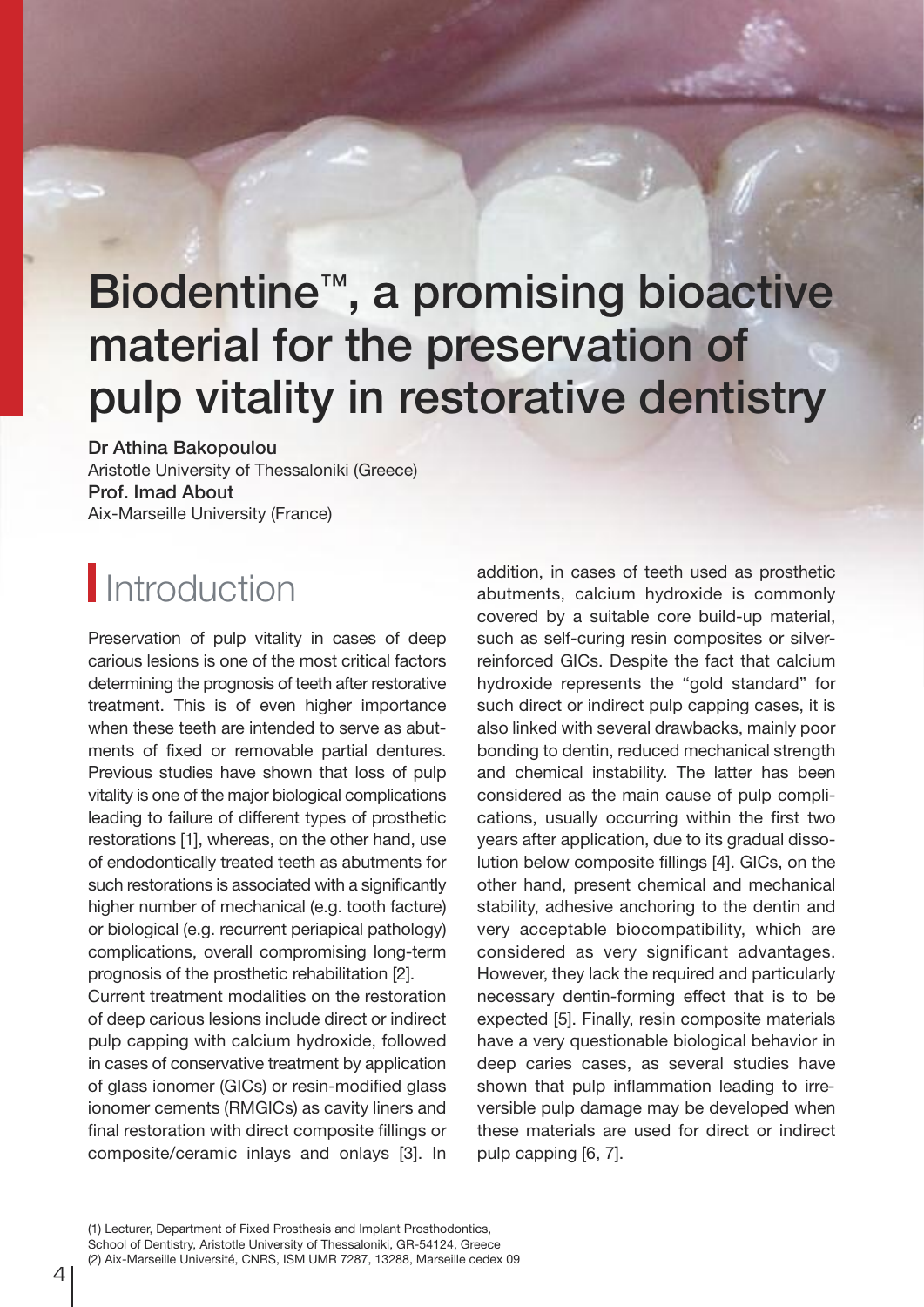For all these reasons, there is a need for a new bioactive pulp capping material ensuring the long-term preservation of pulp vitality after restorative treatment of deep carious lesions. Most recently, a calcium-silicate based cement (Biodentine™, Septodont) has been proposed -among other clinical applications- as a dentin substitute for direct and indirect pulp capping. As main advantages of this material have been reported its ability to create a firm anchorage to dentin, its bioactivity leading to reparative dentin formation, its antibacterial properties which are highly required in deep carious lesions and its improved mechanical properties, which are similar to dentin [8]. Here we present two clinical cases of successful use of Biodentine™ in deep carious lesions of patients with a previous history of pulp complications after restoration of deep caries with conventional protocols.

### Case Report no.1

A 38 year-old female patient, with free medical history, came complaining for tooth sensitivity at the upper right maxilla, after consuming cold and hot beverages. Diagnostic assessment and radiographical examination revealed secondary carious lesions below existing amalgam restorations in teeth  $# 14$  (distally) and  $# 15$ (interproximally) *(Fig. 1)*. Both teeth were tested positive on  $CO<sub>2</sub>$  snow sensitivity and negative on percussion. The patient was informed about the need of having the carious lesions treated and the amalgam fillings replaced.

After patient consent, local anesthesia was performed (Articaine HCL 4% and 1:200000 adrenaline, Ubistesin, 3M ESPE), the amalgam restorations were removed and the carious dentin was completely excavated *(Fig. 2)*. At the proximal cavity area of tooth # 15 a very thin pulp facing layer of remaining dentin could be observed *(Fig. 3)*. Biodentine™ (Septodont) was chosen as a provisional filling material of the entire cavity of both teeth *(Fig. 4, 5)*. The material was handled according to the manufacturer's

instructions. This decision to use Biodentine™ was based on a previous history of unsuccessful outcome of indirect pulp capping after caries removal in teeth # 24 and 25 of the same patient, by using calcium hydroxide capped by a GIC as a cavity liner and final restoration with resin composites, which resulted to irreversible pulp inflammation 2 months after restoration. Biodentine™ was left in place for 6 weeks in order to ensure that pulp sensitivity would be



*Fig. 1:* Preoperative radiograph showing recurrent caries below existing amalgam restorations in teeth # 14 and 15



*Fig. 2:* Radiograph taken after caries removal, showing close proximity of the cavity walls to the pulp, especially for tooth  $\#$  15



*Fig. 3:* Clinical picture after caries removal





*Fig. 4:* Biodentine™ was placed as a bulk material to restore both cavities and left in place for 6 weeks. The material has a smooth surface after setting.

*Fig. 5:* Radiograph after Biodentine™ placement.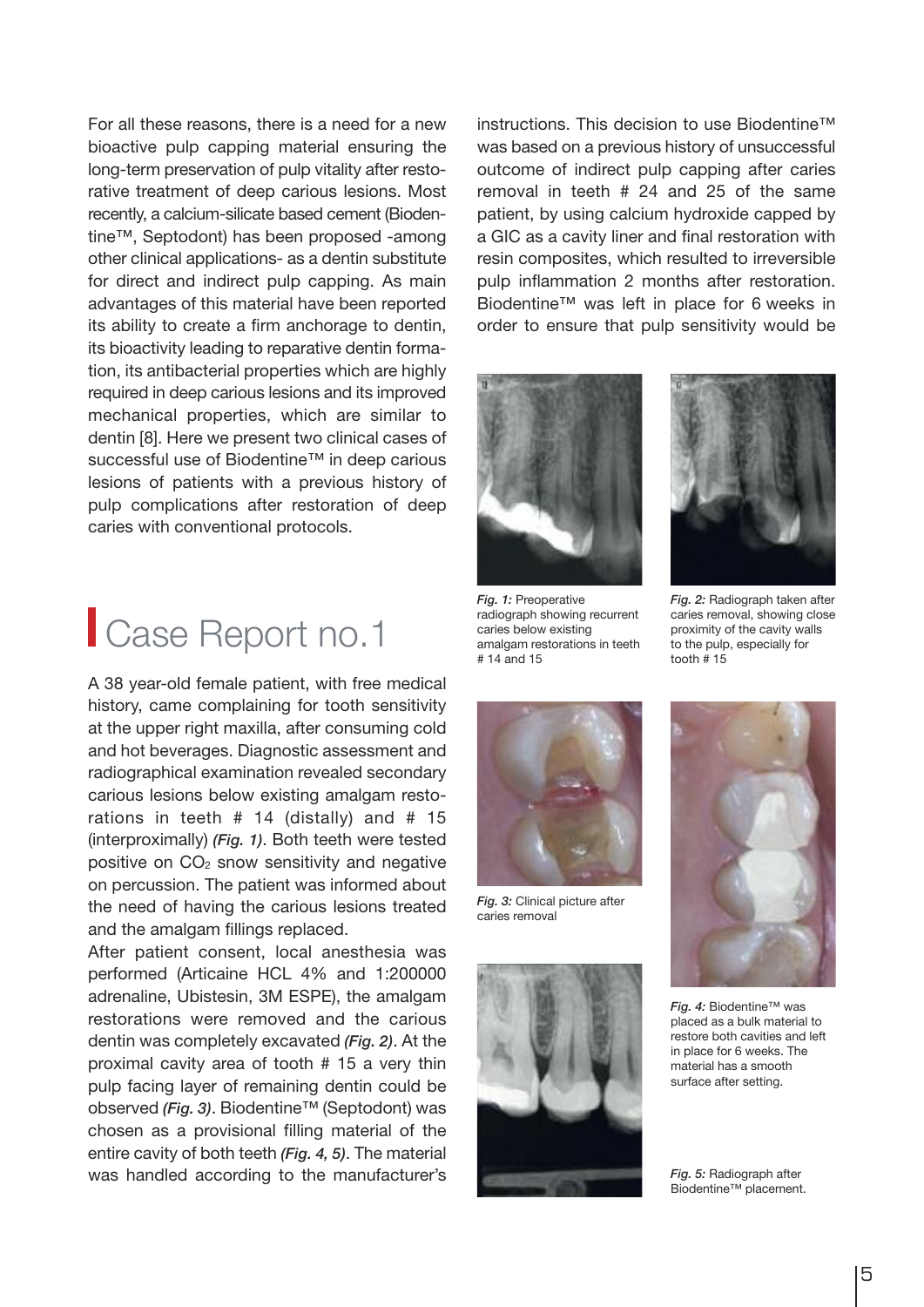

*Fig. 6:* Biodentine™ restorations 6 weeks after placement. Marginal integrity of both restorations was fully preserved and no fractures were observed. A slight discoloration of both restorations could be recorded.



*Fig. 7:* Biodentine™ was partially removed to serve as a dentin substitute.



*Fig. 10:* Final inlay restorations in place cemented with a dual cure resin cement.



*Fig. 11:* A, B Radiograph A. six months and B. 1 year posttreatment.



*Fig. 8:* Final impression with one-phase polyether material.



*Fig. 9:* Final cast for the inlays build up with a laboratory composite.

eliminated while preserving pulp vitality *(Fig. 6)*. The patient reported that she remained symptomfree during the six week period, whereas both teeth were positive on CO<sub>2</sub> snow sensitivity and negative on percussion. Biodentine™ was then partially removed to serve as a cavity liner *(Fig. 7)* and both teeth were restored with indirect composite restorations. Briefly, after final cavity preparation with Biodentine™ remaining as a dentin substitute, final impression was taken using a one-phase polyether material (Impregum, 3M ESPE) *(Fig 8, 9)*. The teeth were restored with composite inlays (SR Adoro, Ivoclar Vivadent) that were cemented with a dual cure resin cement (Variolink II, Ivoclar Vivadent) *(Fig. 10)*. At the follow-up visit at 6 months and 1 year after treatment *(Fig. 11 A, B)* both teeth were free from any symptomatology and again tested positive for sensitivity and negative for percussion. Radiographical examination showed no signs of periapical pathology *(Fig. 11 B)*.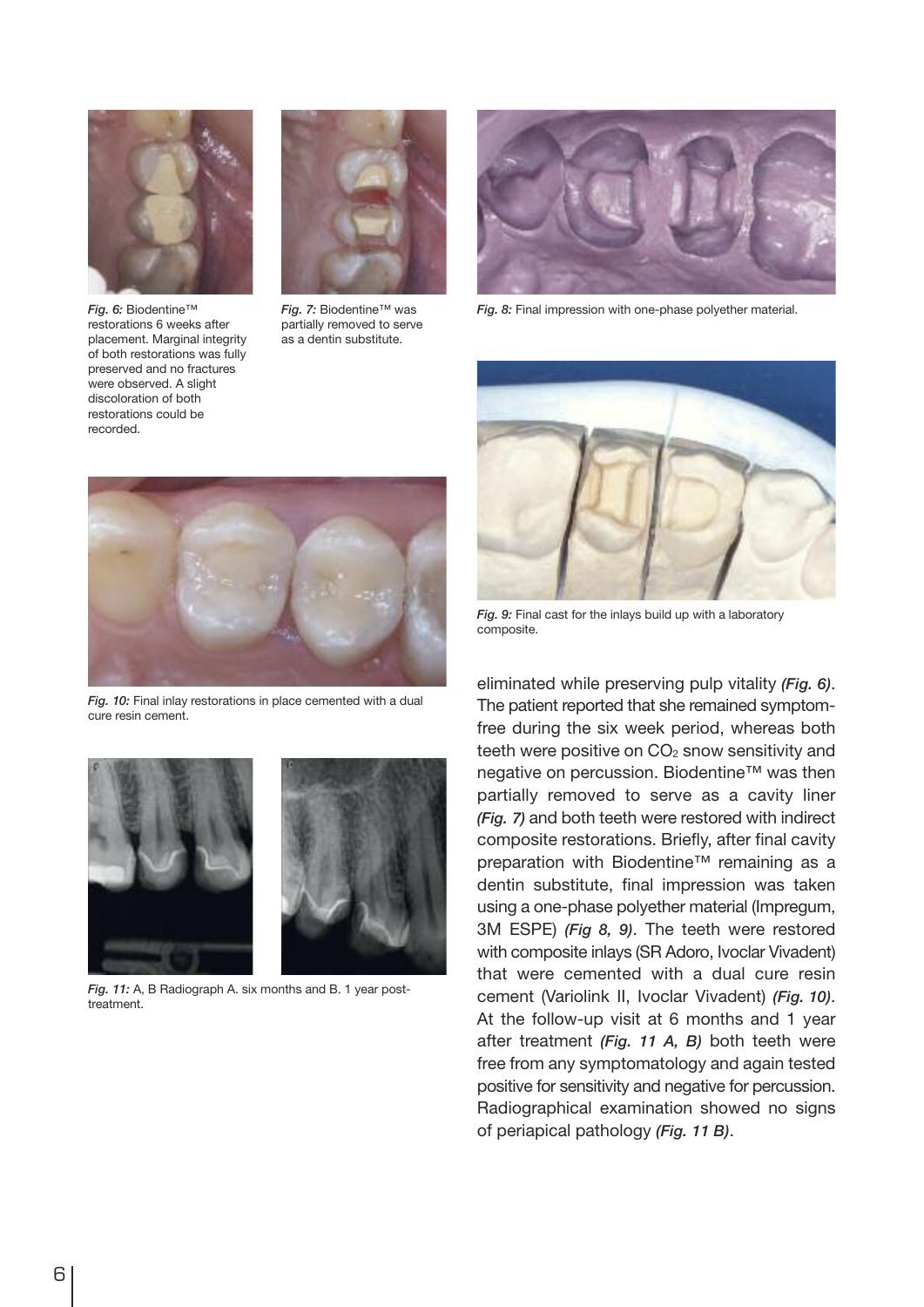### Case Report no.2

A 28 year-old female patient, with free medical history, came after fracture of her first upper left molar (# 26), which occurred during chewing *(Fig. 12)*. Clinical and radiographical examination revealed deep caries at a very high proximity to the pulp in both upper molars (# 26 and # 27) *(Fig. 13)*. Tooth # 26 had already a composite resin filling that was placed 2 years earlier. Clinical examination also showed that both teeth were positive on  $CO<sub>2</sub>$  snow sensitivity and negative on percussion. The patient did not mention any previous symptomatology derived from these teeth in her dental history. However, she mentioned that her two lower molars (# 36 and # 46) were endodontically treated due to deep caries that were symptom-free and therefore could not be diagnosed until they reached the pulp cavity. The patient was informed about the need of having the carious lesions treated and the possibility that an endodontic treatment would be required after caries removal.

After patient consent, local anesthesia was performed (Articaine HCL 4% and 1:200000 adrenaline, Ubistesin, 3M ESPE) and a rubber dam was placed to avoid contamination with saliva in case a pulp exposure would occur. After excavation of the carious dentin, the pulp was exposed iatrogenically in tooth # 26, whereas a very thin pulp facing layer of dentin could be observed in the distal area of 26, as well as the proximal area of 27, both requiring indirect pulp capping *(Fig. 14, 15)*. Clinically the pulp of the tooth # 26 at the exposure site was vital without any major bleeding, so the maintenance of tooth vitality by direct pulp capping was decided upon. Cavity disinfection and control of the hemorrhage in tooth # 26 was performed with sodium hypochloride. Biodentine™ (Septodont) was chosen as a provisional filling material of the entire cavity of both teeth *(Fig. 16)*. The material was handled according to the manufacturer's instructions. Biodentine™ was left in place for 6 weeks after which the patient came to receive her final restorative treatment *(Fig. 17)*. During this period of 6 weeks the patient was symptom-free, whereas



*Fig. 12:* Preoperative clinical picture showing fracture of tooth # 26 Preoperative radiograph showing deep caries in teeth # 26 and 27 in close proximity to the pulp





*Fig. 13:* Preoperative radiograph *Fig. 14:* After caries removal the pulp was exposed iatrogenically in tooth # 26, whereas a very thin pulp facing layer of dentin could be observed in the distal area of 26, as well as the proximal area of 27.



*Fig. 15:* Radiograph after caries removal



*Fig. 16:* Biodentine™ was placed as a bulk material to restore both cavities and left in place for 6 weeks. A rubber dam was used to avoid bacterial contamination after pulp exposure *Fig. 17:* Biodentine™ restorations after



6 weeks of placement. Marginal integrity of both restorations was fully preserved and no fractures were observed.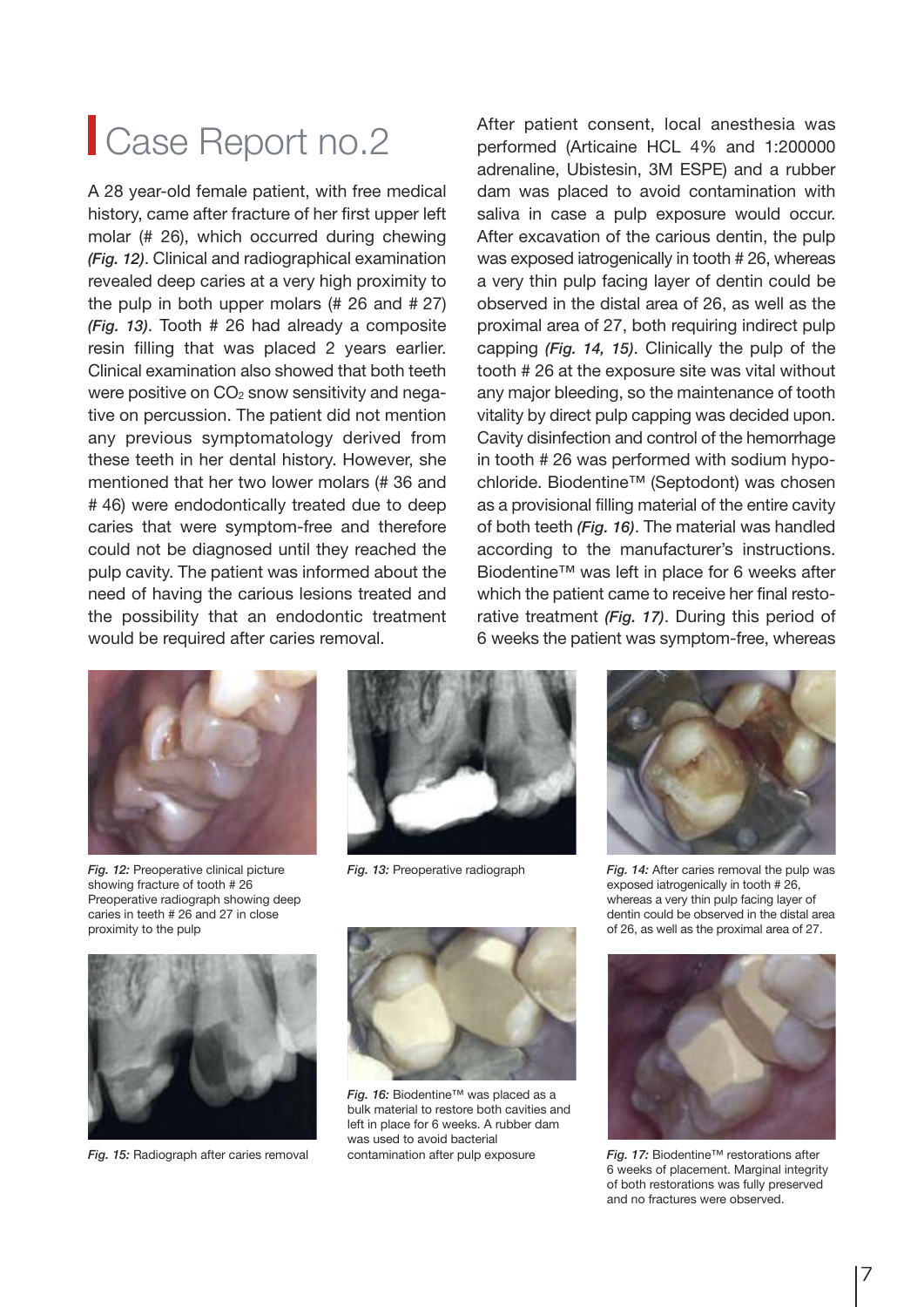

*Fig. 18:* In tooth # 27 Biodentine™ was then partially removed and kept as a base/dentin substitute that was capped by a direct composite resin filling (Tetric EvoCeram, Ivoclar-Vivadent). Tooth # 26 was prepared for full coverage and Biodentine™ remained as an abutment build-up material.



*Fig. 19:* Post-operative clinical picture with a direct resin composite filling in tooth # 27 and a metal ceramic crown in tooth # 26.

*Fig. 20:* Radiograph six months post treatment. No signs of periapical pathology could be observed



both teeth remained positive on  $CO<sub>2</sub>$  snow sensitivity and negative on percussion. Biodentine™ was then partially removed in tooth # 27 and kept as a base/dentin substitute that was capped by a direct composite resin filling (Tetric EvoCeram, Ivoclar-Vivadent), following normal procedures (acid etching of the cavity with phosphoric acid and application of single step adhesive of the same company) *(Fig. 18, 19)*. Tooth # 26, on the other hand was prepared for a full coverage metal-ceramic crown due to the significant loss of dental hard tissues after caries removal. The tooth was prepared without removing Biodentine™ that remained and served as an abutment core build-up material *(Fig 18)*. The final metal-ceramic crown was cemented with a conventional GIC (Fuji I, GC) *(Fig. 19)*. At the follow-up visit after 6 months both teeth were free from any symptomatology and again tested positive for sensitivity and negative for percussion. Radiographical examination showed no signs of periapical pathology *(Fig. 20)*.

### **Discussion**

Biodentine™ is a bioactive material mainly composed of tricalcium silicate and a radiopacifier phase of zirconium oxide. Calcium silicatebased cements are known to release during setting and for a long period of time thereafter significant amounts of calcium hydroxide ions, responsible for triggering pulp reparative processes [9]. Histological studies have shown the formation of a homogeneous dentin bridge at the pulp exposure site after direct or indirect capping with Biodentine™ [10, 11]. Mineralized tissue formation was found to express markers of odontoblasts [12]. The ability of Biodentine™ to trigger reparative dentin formation together with its antibacterial properties are two critical factors ensuring long-term preservation of pulp vitality. While the antibacterial activity may be due to the alkaline pH, the induction of reparative

dentin seems to be due to a release of TGF-ß1 growth factor from pulp cells. This factor attracts pulp stem cells to Biodentine™ application site where it induces their differentiation into odontoblastic cells secreting reparative dentin [13]. The resulting pulp vitality preservation is highly required in restorative dentistry, especially when the restored teeth will be used as abutments of long-span prosthetic restorations.

Compared to conventionally used pulp capping materials, such as calcium hydroxide, Biodentine™ presents significantly higher mechanical properties which are very similar to those of dentin (elastic modulus of 22 GPa, compressive strength of 220 MPa and microhardness of 60 VHN) [14]. This allows the preservation of the material as a base underneath resin fillings or even its use as a core-build up material in vital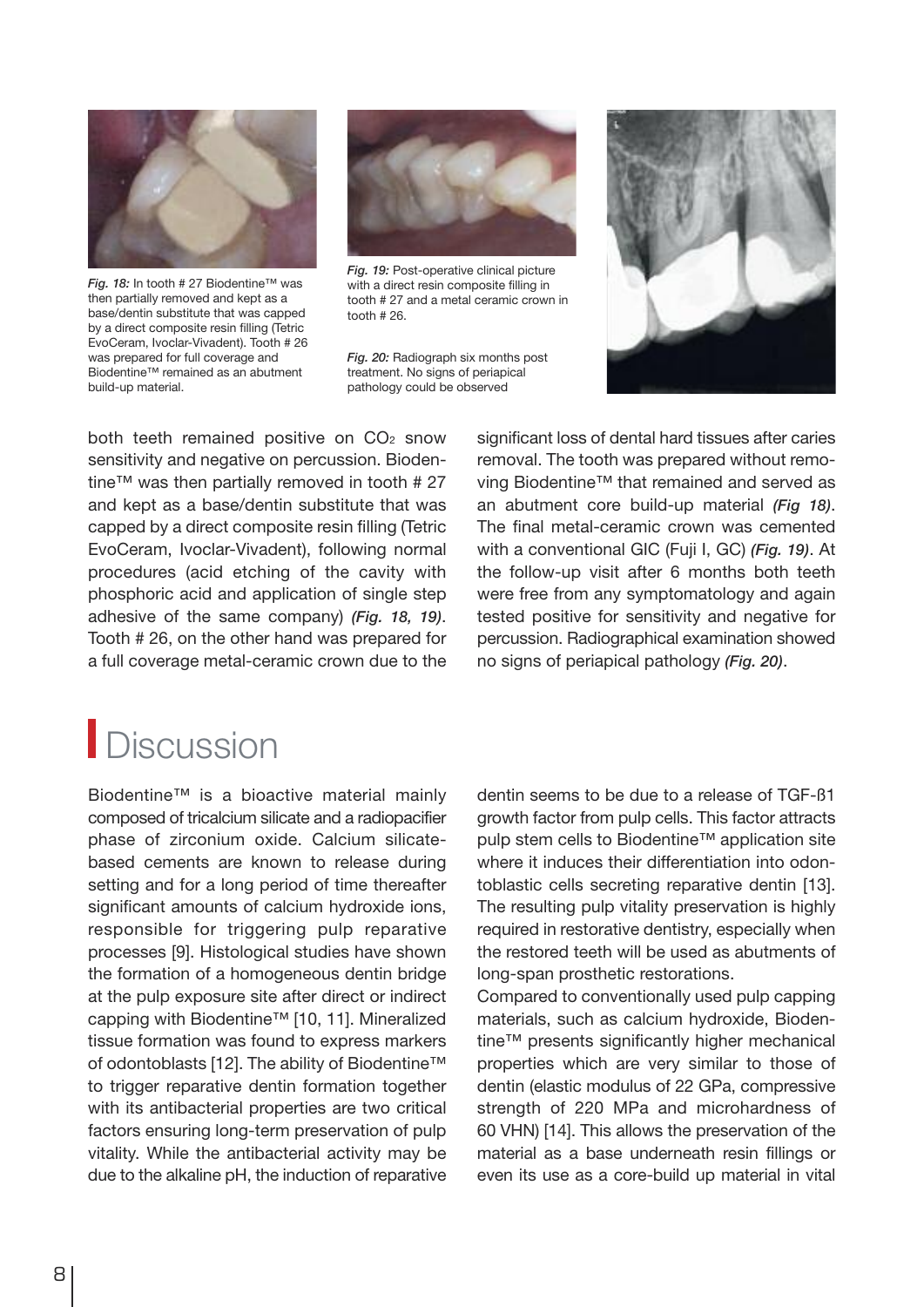

*Fig. 21, 22, 23:* The material should be handled according to the manufacturer's instructions. It is important to add exactly 5 drops of liquid into the powder capsule and allow it to mix at a speed of 4000 – 4200 rotations/min for 30 seconds.

abutment teeth. Moreover, the ability of the material to create a firm bond with the underlying dentin substrate is highly required for core buildup materials, to ensure the preservation of the abutment integrity and therefore to lower the risk for crown or bridges detachment. Future studies are, however, required to evaluate the behavior of Biodentine™ as a core build-up material of vital abutment teeth in long-span fixed partial dentures, especially in teeth that serve as terminal abutments for such restorations that are normally subjected to higher masticatory forces.

Although the handling properties of the material present some difficulties, this can be easily overcome by strict compliance to the manufacturer's instructions. It is important to add exactly 5 drops of liquid into the powder capsule and allow it to mix at a speed of 4000 - 4200 rotations/min for 30 seconds *(Fig. 21-23)*. In case a lower amount of liquid is added the material is very dry and brittle, whereas a higher amount of liquid will give the material a runny consistency making its handling very difficult. Correctly mixed material must have a creamy consistency *(Fig. 24)*. It is also important to allow Biodentine™ to set for at least 12 min before matrix band and wedge



*Fig. 24:* Correctly mixed material must have a creamy consistency

removal *(Fig. 25)*, otherwise the risk of material fracture is very high. Biodentine™ should not come in contact with liquids during its setting and for this reason application of a rubber dam is mandatory whenever possible. Moreover, the material should be applied into the cavity with light pressure, avoiding excessive carving of the restoration during its setting, because this may disturb its crystalline structure and lead to loss of marginal integrity or fracture. Finally, occlusal adjustment after the material's setting should be performed by light biting on occlusion paper and premature contact removal by a curving hand instrument or excavator and not by rotary instruments.

In conclusion, Biodentine™ seems to be a very promising material for the preservation of pulp vitality in cases of deep caries. It has a unique set of properties which are highly desirable in restorative dentistry and prosthodontics. Randomized control clinical trials substantiate the improved clinical performance of this new bioactive material compared to conventionally applied treatment protocols. However, other randomized clinical trials are needed to confirm the clinical performance of this new dentin substitute.



*Fig. 25:* It is important to allow Biodentine™ to set for 12-15 min before matrix band and wedge removal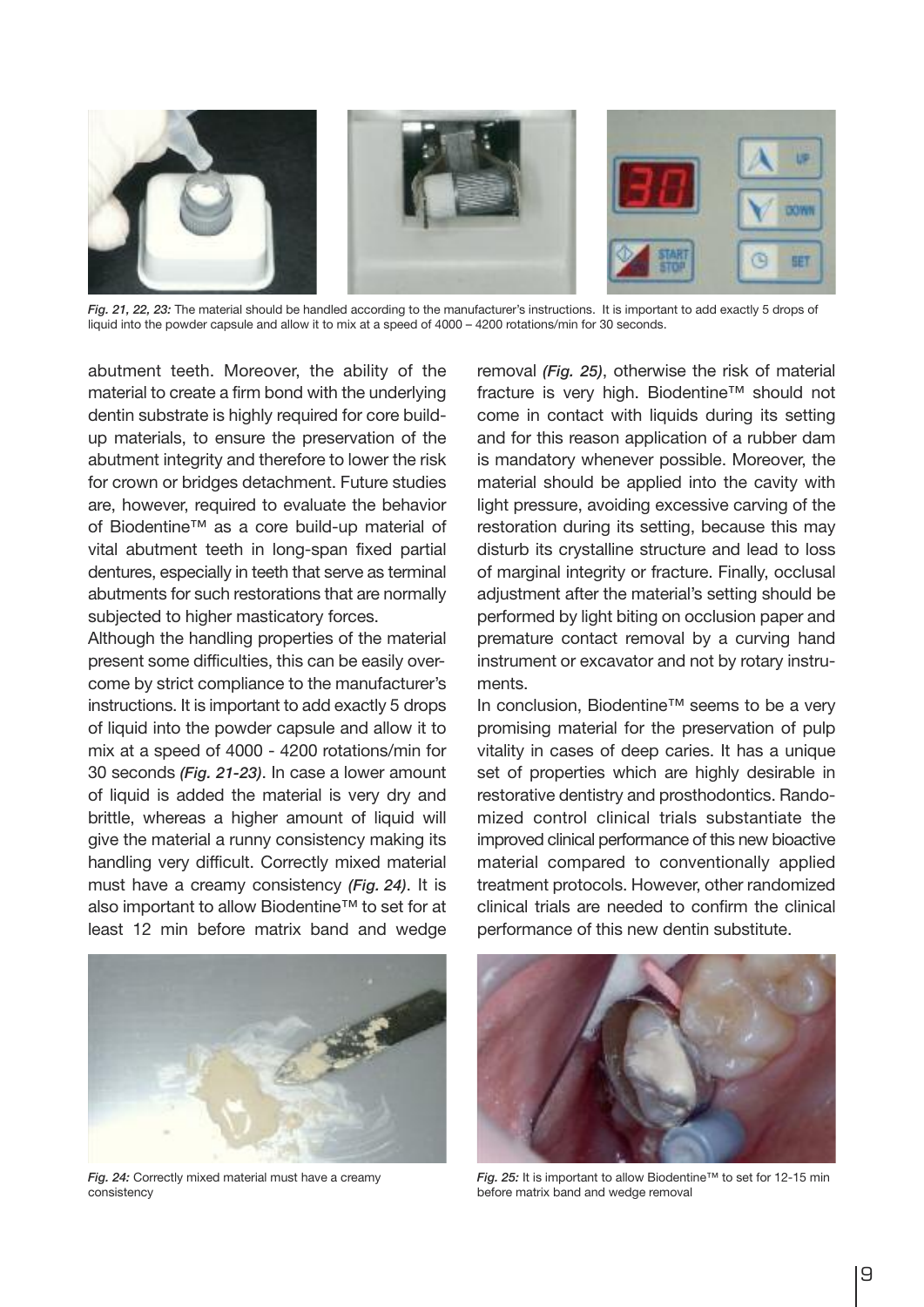#### **References**

- 01. Sailer I, Pjetursson BE, Zwahlen M, Hämmerle CH. A systematic review of the survival and complication rates of all-ceramic and metal-ceramic reconstructions after an observation period of at least 3 years. Part II: Fixed dental prostheses. Clin Oral Implants Res. 2007;18 Suppl 3:86-96.
- 02. De Backer H, Van Maele G, De Moor N, Berghe L. Long-term results of short-span versus long-span fixed dental prostheses: an up to 20-year retrospective study. Int J Prosthodont 2008;21:75-85.
- 03. Fransson H. On the repair of the dentin barrier. Swed Dent J Suppl. 2012;(226):9-84
- 04. Al-Hiyasat AS, Barrieshi-Nusair KM, Al-Omari MA. The radiographic outcomes of δirect pulp-capping procedures performed by dental students. A retrospective study. J Am Dent Assoc 2006;137: 1699–1705.
- 05. Weiner RS, Weiner LK, Kugel G. Teaching the use of bases and liners: a survey of North American dental schools. J Am Dent Assoc. 1996;127(11):1640-5.
- 06. da Silva LA, de Freitas AC, de Carvalho FK, de Queiroz AM, Nelson-Filho P, Porto-Neto ST. Direct pulp capping with a self-etching adhesive system: histopathologic evaluation in dogs' teeth. Oral Surg Oral Med Oral Pathol Oral Radiol Endod 2009;108(1):34-40.
- 07. de Souza Costa CA, Teixeira HM, Lopes do Nascimento AB, Hebling J. Biocompatibility of resin-based dental materials applied as liners in deep cavities prepared in human teeth. J Biomed Mater Res B Appl Biomater. 2007;81(1):175-84.
- 08. Koubi G, Colon P, Franquin JC, Hartmann A, Richard G, Faure MO, Lambert G. Clinical evaluation of the performance and safety of a new dentin substitute, Biodentine™, in the restoration of posterior teeth - a prospective study. Clin Oral Investig. 2013;17(1):243-9.
- 09. Gandolfi MG, Ciapetti G, Perut F, Taddei P, Modena E, Rossi PL, Prati C. Biomimetic calcium-silicate cements aged in simulated body solutions. Osteoblast response and analyses of apatite coating. J Appl Biomater Biomech. 2009;7(3):160-70.
- 10. Shayegan A, Jurysta C, Atash R, Petein M, Abbeele AV. Biodentine™ used as a pulp-capping agent in primary pig teeth. Pediatr Dent. 2012;34(7):202-8.
- 11. Tran XV, Gorin C, Willig C, Baroukh B, Pellat B, Decup F, Opsahl Vital S, Chaussain C, Boukpessi T. Effect of a calcium-silicate-based restorative cement on pulp repair. J Dent Res. 2012;91(12):1166-71.
- 12. Laurent P, Camps J, About I. Biodentine™ induces TGF-β1 release from human pulp cells and early dental pulp mineralization. Int Endod J. 2012;45(5):439-48.
- 13. Mathieu S, Jeanneau C, Sheibat-Othman N, Kalaji N, Fessi H, About I. Usefulness of Controlled Release of Growth Factors in Investigating the Early Events of Dentin-pulp Regeneration. J Endod. 2013; 39(2):228-35.
- 14. Grech L, Mallia B, Camilleri J.Investigation of the physical properties of tricalcium silicate cement-based root-end filling materials. Dent Mater. 2012 [Epub ahead of print]



#### **Author: Dr. Athina Bakopoulou**

Dr. Athina Bakopoulou is a Lecturer at the Department of Fixed and Implant Prosthodontics at the School of Dentistry of the Aristotle University of Thessaloniki. Since 2009 she is a Visiting Research Fellow at the Department of Conservative Dentistry, Periodontology and Preventive Dentistry of the Center of Oral and Maxillofacial Sciences of the Hannover Medical School in Germany. She

graduated from the National and Kapodistrian University of Athens in 2000 and subsequently followed a 3-year postgraduate program in Prosthodontics (2001-2004) and a 3-year PhD program (2004-2007) at the University of Thessaloniki. She has already significant published work in peer-review journals in the field of prosthetic rehabilitation, biocompatibility of dental restorative materials and dental tissue engineering and she has presented her research and clinical work in more than 50 international and national meetings and conferences, where she has been the recipient of significant awards, including the first award for "outstanding poster presentation" at the 11th (Crete, Creece, 2005) and the 12th (Fukuoka, Japan, 2007) Biannual Meeting of the International College of Prosthodontists (ICP), as well as the first Senior Robert Frank Award for Basic Research at the 44th IADR-CED Meeting (Munich, Germany, 2009).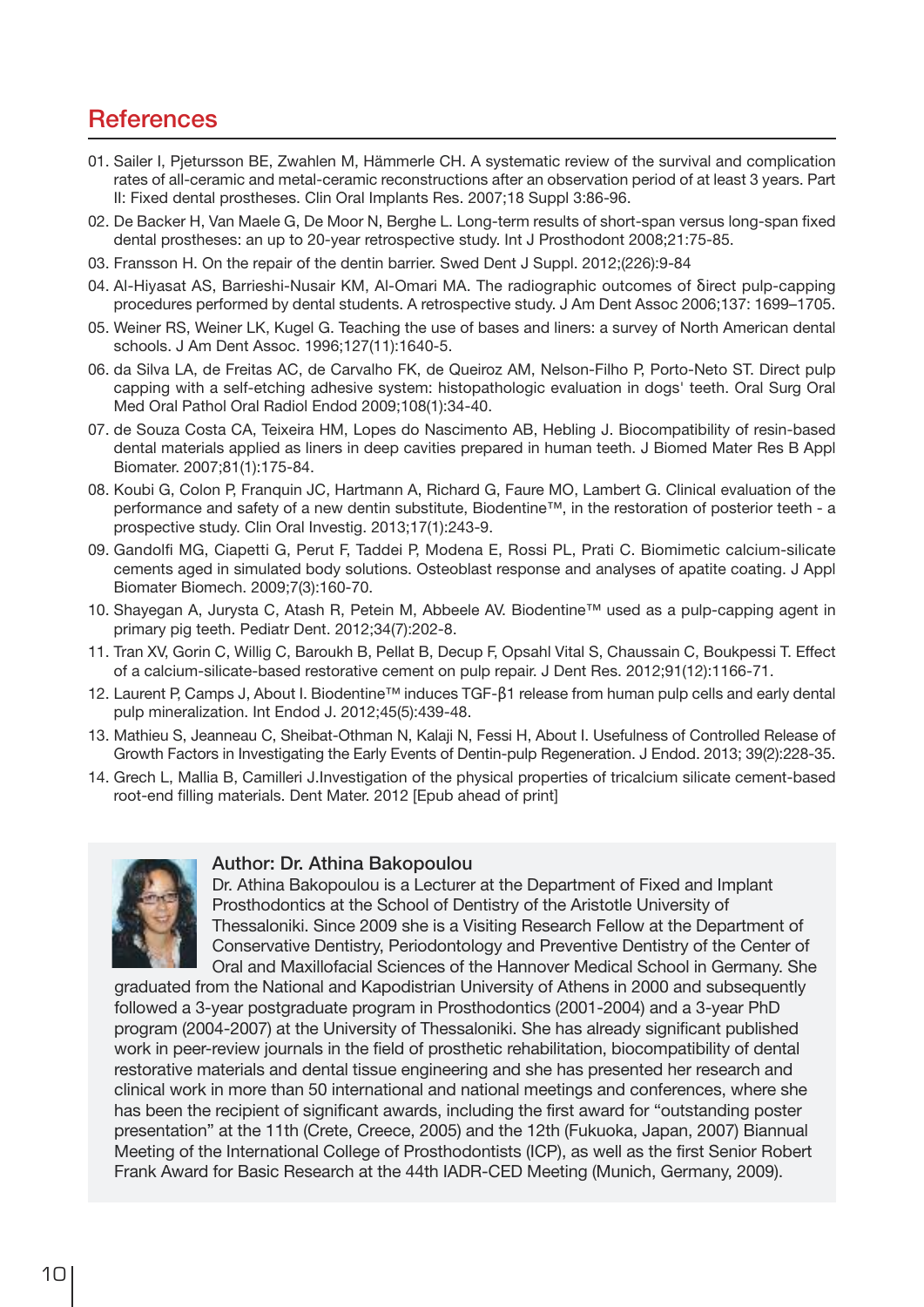### **Biodentine**™ **as repair material for furcal perforation: 2 case reports**

**Dr Adriana Gómez-Rojas, Dr Guillermo Doria Jaureguizar, Dr Francesc Abella Sans** Universitat Internacional de Catalunya (Spain)

**Several new calcium silicate-based materials have recently been developed (1-3) that aim to overcome the drawbacks of mineral trioxide aggregate (MTA), such as its difficult handling properties (4), potential discoloration (5), and long setting time (6, 7). Biodentine™ (Septodont, Saint-Maur-des-Fossés, France), a silicate-based material that is used as a dentin restorative material, also has endodontic indications similar to those of MTA. Unlike Portland cements, Biodentine™, with its improved physical properties (8, 9) and shorter setting time (12-min) (8), can be used as a dentin substitute in several clinical indications. Biodentine™ has emerged as a reliable biocative material with various applications in endodontics that include obturation combined with root-end resection, apexification, root perforations, and in cases of internal resorption and dens in dente. We describe two clinical cases performed with the application of Biodentine™ in order to introduce clinicians to an alternative treatment strategy in teeth with furcal perforations.**

### Case Report no.1

A 54-year old female patient was referred to the Department of Restorative Dentistry and Endodontics at the Universitat Internacional de Catalunya (St Cugat del Vallès, Barcelona, Spain) for endodontic retreatment of the maxillary right first molar (tooth # 3), with history of pain. The general anamnesis contained no abnormal data. Episodes of pain were found in the dental history. On examination the tooth was painful to percussion. Palpation of the buccal and palatal aspect of the tooth revealed no tenderness. The tooth was not mobile and periodontal probing around it was within physiological limits. The preoperative diagnosis radiograph of



*Fig. 1:* (a) Periapical radiograph of tooth #3 revealed a previous endodontic treatment and a possible missed disto-buccal root canal. (b) Bite-wing radiograph provided more precise information about the condition of the pulp chamber.

tooth # 3 revealed composite restoration, previous endodontic treatment with no signs of periapical radiolucency, and a possible missed root canal in the distal root *(Fig. 1a, b)*. Based on the clinical and radiographic findings, symptomatic apical periodontitis was diagnosed and endodontic retreatment scheduled.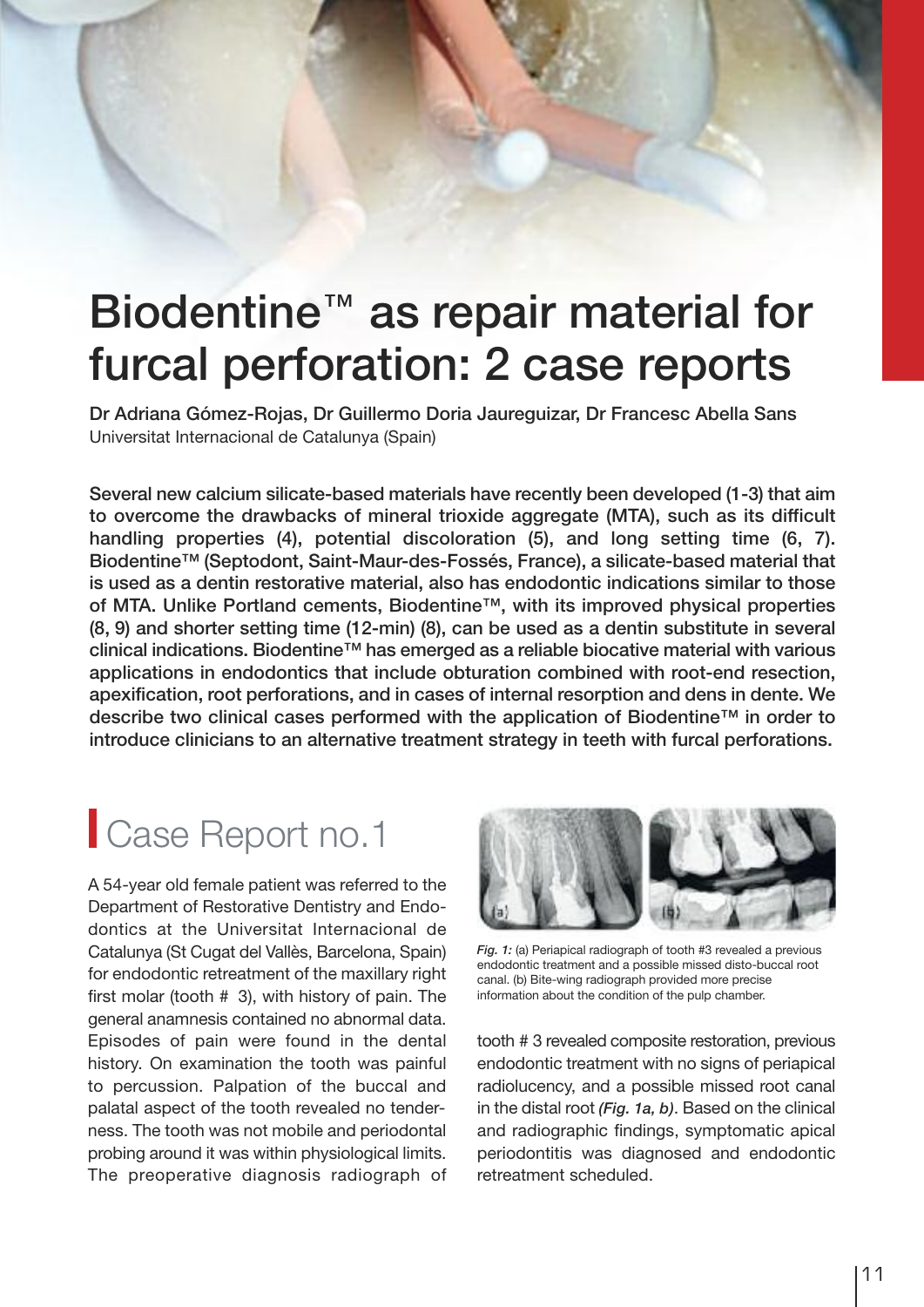

*Fig. 2:* Small volume CBCT scan (ProMax 3Ds; Planmeca OY, Helsinki, Finland). (a) Coronal views showed an untreated distobuccal root canal, a periapical lesion associated with the distal root, and a furcal perforation (red circle). (b) Sagittal CBCT sections confirmed the untreated disto-buccal root canal (blue arrows).

With the patient's consent, a small volume conebeam computed tomography (CBCT) scan (ProMax 3Ds ; Planmeca OY, Helsinki, Finland) was taken of the area of interest. The crosssectioned images of the area of interest confirmed an untreated disto-buccal root canal, a radiolucent lesion associated with the distal root, and a furcal perforation *(Fig.2a,b)*.

After local anaesthesia and rubber dam isolation, the coronal filling material was removed, and an adequate endodontic access was made. Under microscopic vision, we opened the access cavity and corrected it with ultrasonic tips in order to visualize the open orifices to the root canals and locate the site of the perforation. The disto-buccal root canal was located distally to the perforation *(Fig. 3a)*. We removed gutta-percha from the palatal and mesio-buccal root canals, negotiated blockages, and confirmed canal patencies. Then, all the root canals were cleaned, shaped, and packed using warm gutta-percha with a vertical condensation technique *(Fig. 3b-d)*.

We dried the furcal perforation with a cotton pellet and packed Biodentine™ into the defect *(Fig. 4a-c)*. A hand plugger was used to gently accommodate Biodentine™ inside the defect. Biodentine™ was mixed according to the manufacturer's instructions and allowed to set for 12 min. An endodontic sponge was placed on the set Biodentine $m$  and the access cavity temporized with IRM® (Dentsply De Trey GmbH,



*Fig. 3:* (a-d) Periapical radiographs showing the entire sequence of the non-surgical treatment.



*Fig. 4:* (a,b) Location of the furcal perforation. (c) Biodentine™ within the access cavity.

Konstanz, Germany) *(Fig. 5a)*. Subsequently the access cavity was sealed with a composite (Syntac and Tetric Ceram; Vivadent, Schaan, Liechtenstein). The patient was rescheduled for re-evaluation at 6 and 12 months, whereupon radiographic examination showed no signs of apical periodontitis *(Fig. 5b)*, and clinically the patient was totally asymptomatic.



*Fig. 5:* (a) Completed endodontic retreatment. (b) One-year follow-up radiograph.

### Clinical case no.2

A 32-year old female patient was seen in the Department of Restorative Dentistry and Endodontics at the Universitat Internacional de Catalunya (St Cugat del Vallès, Barcelona, Spain) for evaluation and treatment of a maxillary left first molar (# 14). The general anamnesis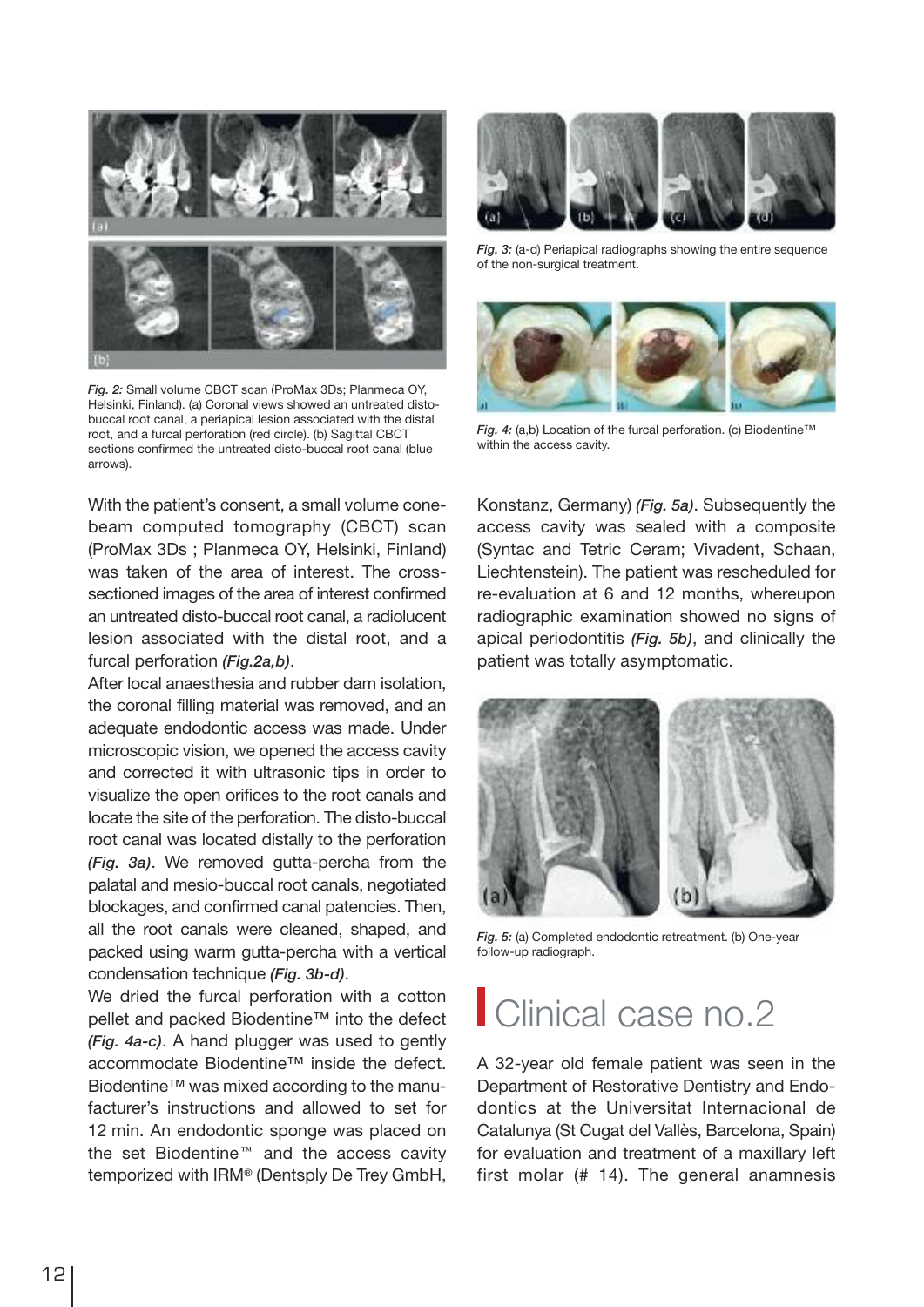

*Fig. 6:* (a) Tooth #14 with composite resin overlay. (b) Lateral view of tooth #14.



*Fig. 7:* (a,b) Pre-operative periapical radiographs (parallax technique) with different horizontal angulations. (c) Bite-wing radiograph.

contained no abnormal data. On examination the tooth showed a composite resin overlay *(Fig. 6a,b)*. Clinically, the tooth was negative to palpation and percussion; radiographic examination revealed incomplete root canal fillings and signs of periapical radiolucency *(Fig. 7a-c)*. Having diagnosed an asymptomatic apical periodontitis we suggested non-surgical treatment. Informed consent was obtained from the patient, and a small volume CBCT was taken using ProMax 3Ds (Planmeca OY, Helsinki, Finland) to reveal the exact location of the untreated root canals. The tooth involved was pinpointed, and the morphology was obtained in coronal, axial and sagittal sections of 0.5mm thickness. The axial and coronal images showed the presence of the mesio-buccal and disto-buccal root canal, as well as a furcal perforation *(Fig. 8a,b)*.

After placing a rubber dam and disinfecting the area, we refined the access opening and inspected the pulp chamber floor with a microscope *(Fig. 9a)*. Carefully examination with a DG-16 endodontic explorer (Hu-Friedy, Chicago, IL) revealed the canal openings of the distobuccal and mesio-buccal root. The root canals were negotiated, working length was established using Root ZX apex locator (J. Morita Mfg Corp, Kyoto, Japan), and a radiograph with files in the canals was taken *(Fig. 9b)*. The biomechanical instrumentation was performed with Profile



*Fig. 8:* Small volume CBCT scan (ProMax 3Ds; Planmeca OY, Helsinki, Finland). (a) Axial CBCT sections from the cervical, middle and apical thirds of the tooth #14. Note the presence of the untreated mesio-buccal and disto-buccal root canal. (b) Coronal images showed a furcal perforation (red circle) as well as a periapical radiolucency associated with the mesio-buccal root.



*Fig. 9:* (a-d) Sequence of the non-surgical treatment.



*Fig. 10:* (a-c) The perforation (blue arrow) of the pulp chamber floor was covered with Biodentine™. (d) Post-operative periapical radiograph taken immediately after completion of the root canal retreatment and the placement of Biodentine™.

(Dentsply Maillefer, Ballaigues, Switzerland). Gutta-percha cones were used to confirm working lengths *(Fig. 9c,d)*. Canal preparation was accompanied by copious irrigation with 4.2% sodium hypochlorite, followed by a final flush with 17% EDTA for 2 minutes and neutralized with 4.2% sodium hypochlorite. The final flushing of the root canals with sodium hypochlorite was performed with ultrasonic passive irrigation for 1 minute. After final irrigation, the root canals were filled using Sytem B heat source (EIE/Analytic Technology, Richmond, WA, USA) *(Fig. 10a,b)*. Then, the perforation was dried and Biodentine™ was packed into the defect and allowed to set for 12 min *(Fig.10c,d)*. Finally, we placed zinc oxide-eugenol material (IRM® cement; Dentsply De Trey GmbH, Konstanz, Germany) above the Biodentine™ to prevent its displacement.

The patient returned 3 days later to have the access permanently sealed with a light-cured composite resin (Enamel Plus HRI; Micerium, Avegno, Italy). The tooth was asymptomatic at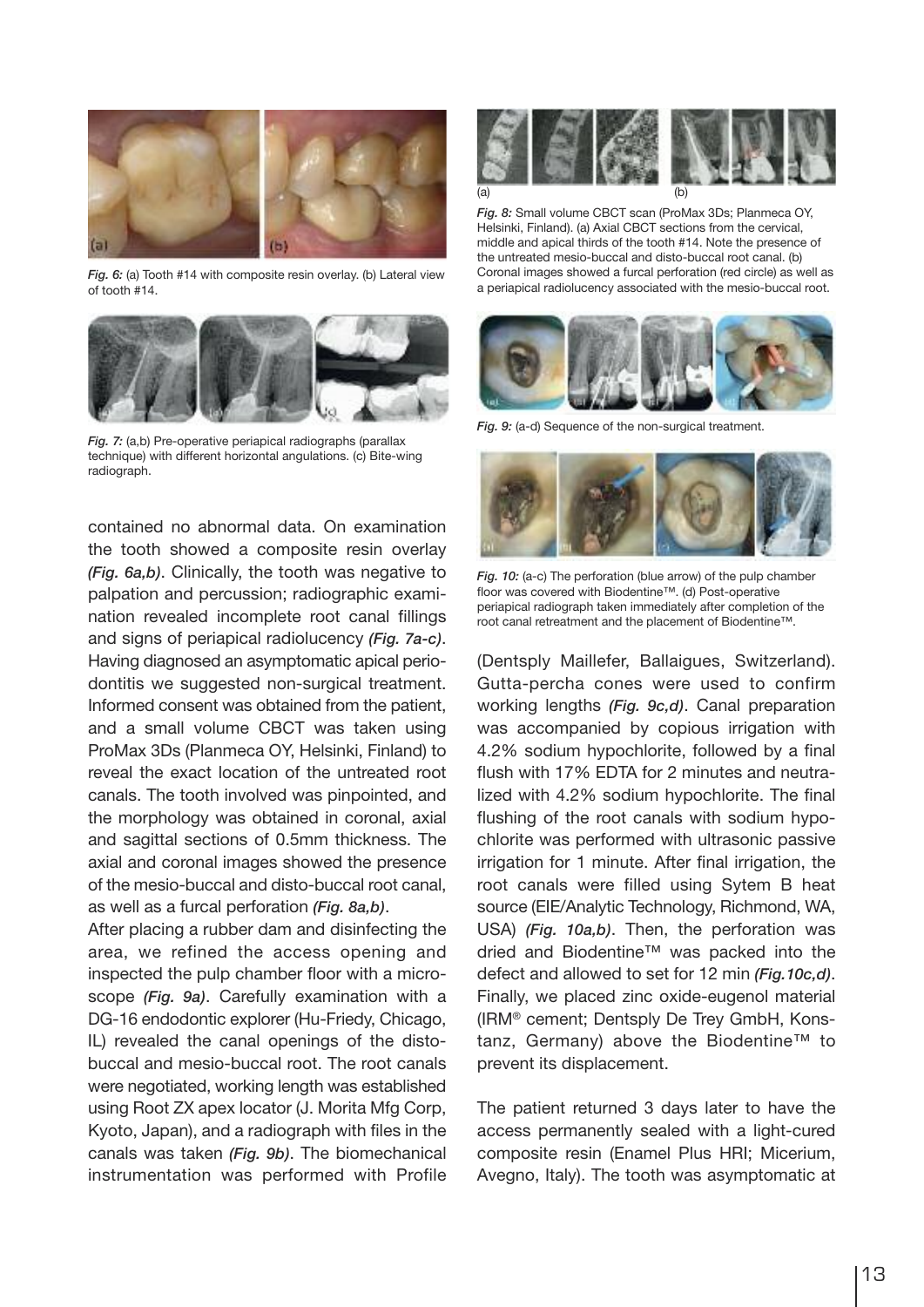12-month recall examination and periapical radiographs showed a successful resolution of the periradicular lesion *(Fig. 11a, b)*.



*Fig. 11:* (a,b) At 12 months, the radiographic examination revealed a successful resolution of the periradicular lesion.

Department of Restorative Dentistry and Endodontics

### **Conclusions**

- Furcal perforation may be the consequence of procedural error or pathologic process such as caries and root resorption.
- When left untreated, perforations on the floor of the pulp chamber have the worst prognoses.
- The use of calcium silicate-based cement (Biodentine™) to seal furcal root perforation seems to be associated with a good shortterm clinical outcome. The long term follow up of these cases is in progress.



Universitat Internacional de Catalunya (Spain) **Francesc Abella Sans** Master of Endodontics - Universitat Internacional de Catalunya (2005-2007) Oral rehabilitation and implant dentistry - Universidad de Sevilla (2009-2010) Director of the Master of Endodontics (online) since 2009 Coordinator of the Master of Endodontics (since 2012) National and International Journal Publications

#### **References**

**Authors:**

**Adriana Gómez-Rojas**

**Francesc Abella Sans**

**Guillermo Doria Jaureguizar**

- 01. Asgary S, Shahabi S, Jafarzadeh T, Amini S, Kheirieh S. The properties of a new endodontic material. J Endod 2008;34:990-3.
- 02. Gandolfi MG, Pagani S, Perut F, Ciapetti G, Baldini N, Mongiorgi R, Prati C. Innovative silicate-based cements for endodontics: a study of osteoblast-like cell response. J Biomed Mater Res A 2008;87:477-86.
- 03. Gomes-Filho JE, Rodrigues G, Watanabe S, Estrada Bernabé PF, Lodi CS, Gomes AC, Faria MD, Domingos Dos Santos A, Silos Moraes JC. Evaluation of the tissue reaction to fast endodontic cement (CER) and Angelus MTA. J Endod 2009;35:1377-80.
- 04. Johnson BR. Considerations in the selection of a root-end filling material. Oral Surg Oral Med Oral Pathol Oral Radiol Endod 1999;87:398-404.
- 05. Parirokh M, Torabinejad M. Mineral trioxide aggregate: a comprehensive literature review –part III: clinical applications, drawbacks, and mechanism of action. J Endod 2010;36:400-13.
- 06. Torabinejad M, Hong CU, McDonald F, Pitt Ford TR. Physical and chemical properties of a new root-end filling material. J Endod 1995;21:349-53.
- 07. Dammaschke T, Gerth HU, Zuchner H, Schafer E. Chemical and physical surface and bulk material characterization of White ProRoot MTA and two Portland cements. Dent Mater 2005;21:731-8.
- 08. Goldberg M, Pradelle-Plasse N, Tran XV, Colon P, Laurent P, Aubut V, About I, Boukpessi T, Septier D. Emerging trends in (bio)material researches. In: Goldberg M, ed. Biocompatibility or cytotoxic effects of dental composites. Oxford, UK: Coxmoor Publishing, 2009 pp. 181–203.
- 09. Laurent P, Camps, About I. Biodentine™ induces TGF-β1 release from human pulp cells and early dental pulp mineralization. Int Endod J 2012;45:439-48.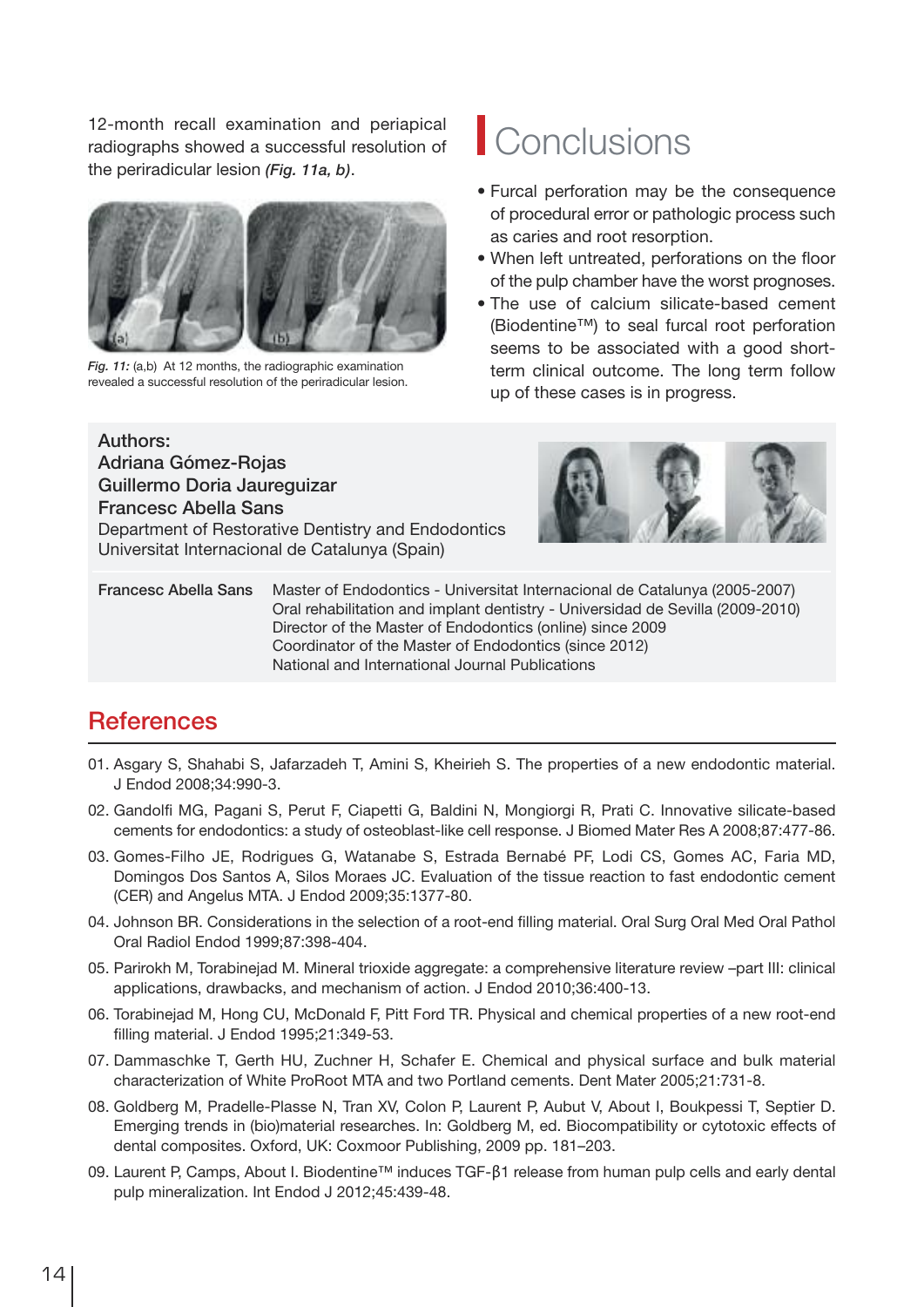### **Vital Pulp Therapy / Pulp Capping with Biodentine™**

**Dr Godfrey Cutts** Private practice, United Kingdom

### Case Report no.1

**A 25 year old female patient who had attended for regular treatment since a child, was highly motivated and had good oral hygiene was referred for possible endodontic treatment to 37. Upon examination the tooth was asymptomatic and gave normal vital responses to thermal and electronic pulp testing. The preoperative radiograph** *(Fig. 1)* **demonstrated an extensive distal carious lesion with no evidence of apical periodontitis.**

Local anaesthetic was administered, the tooth isolated with rubber dam and the caries excavated which revealed an exposure of the distal pulp horn *(Fig. 2)* with normal vital pulp tissue. The cavity was irrigated with 3% sodium hypochlorite for 30 seconds and then rinsed thoroughly with copious amounts of sterile water. The cavity was then dried taking care to not desiccate the pulp.

Biodentine™ was mixed according to the manufacturers' instructions and using a Thymozin instrument a thin layer of material was placed



*Fig. 1*





over the exposed pulp taking care to avoid creating pressure on the pulp. *(Fig. 3 & 4)* This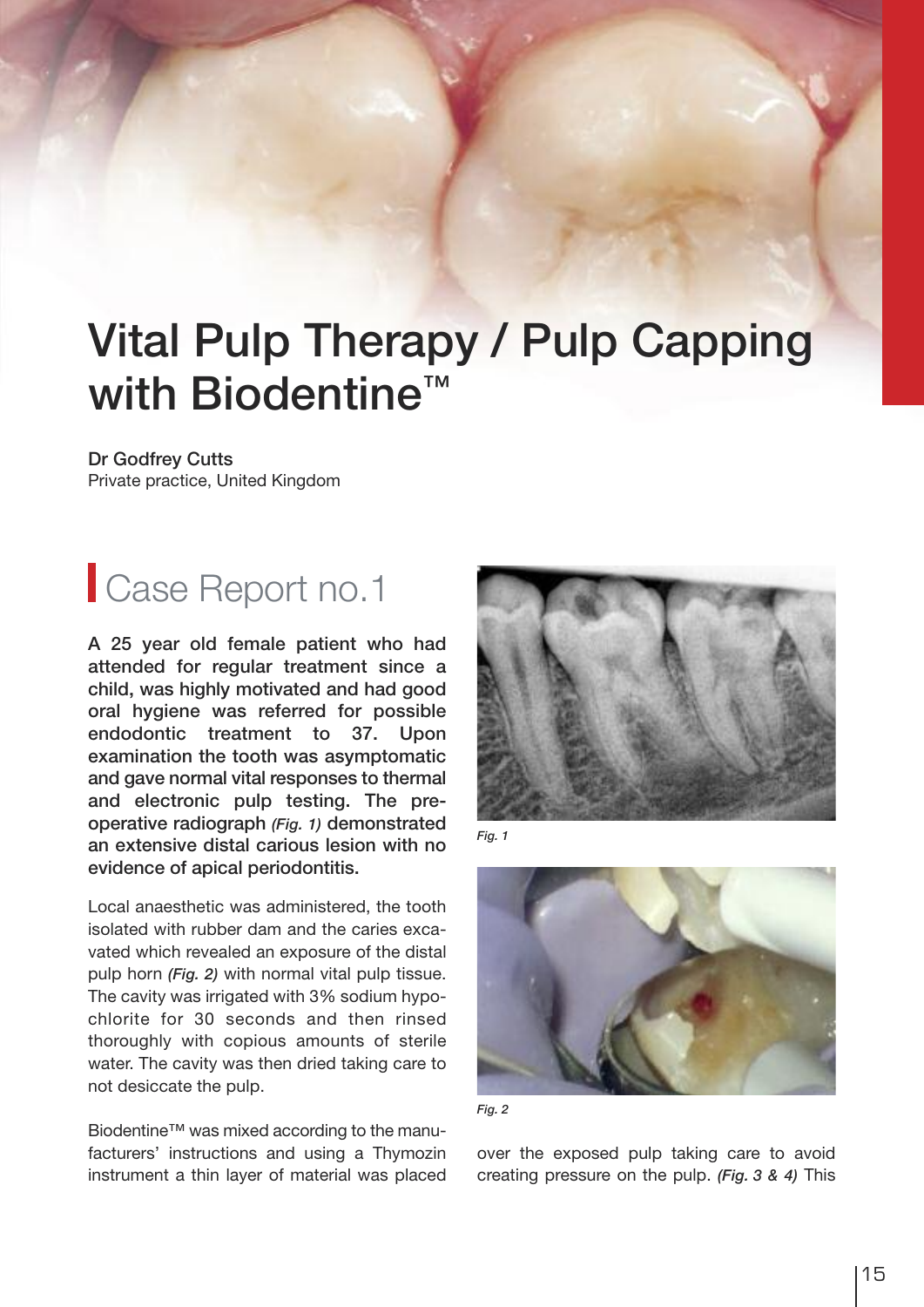









*Fig. 6*

material was then allowed to set for 10 minutes. When the Biodentine™ had set a second mix was used to bulk fill the cavity to act as a temporary restoration. *(Fig. 5)*

The post-operative radiograph demonstrates that the Biodentine™ has not encroached into the pulp space. *(Fig. 6)*

At a subsequent appointment some two weeks later my colleague Jose Antonio Victoria Ortega carried out a conventional cavity preparation leaving a layer of Biodentine™ over the exposed pulp and provided bonded composite restorations. *(Fig. 7, 8, 9)*

Some six months later the tooth gave normal vital responses to thermal and electronic pulp testing and will be monitored on an annual basis.



*Fig. 7*



*Fig. 8*



*Fig. 9*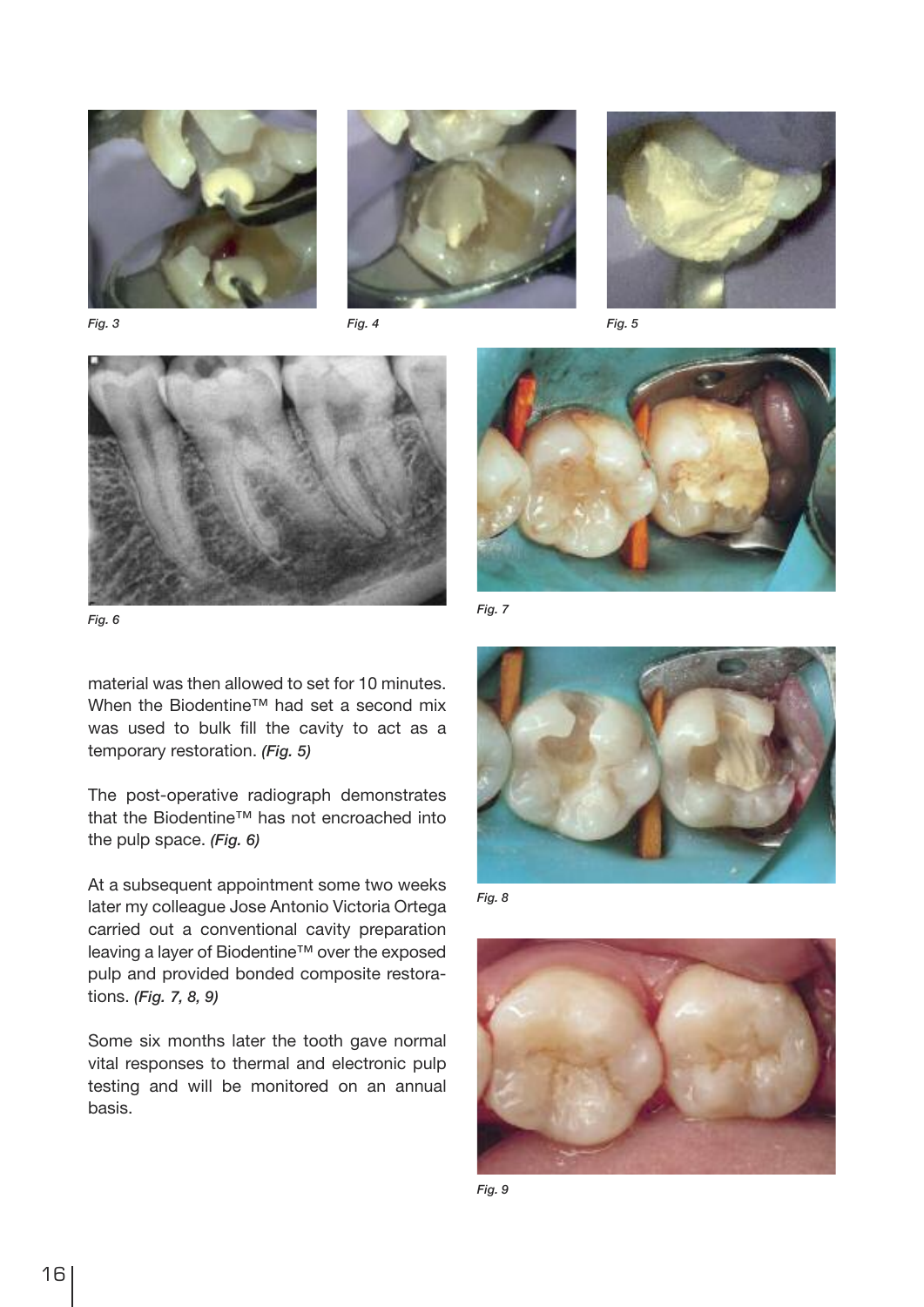### Case Report no.2

**A 30 year old male patient referred with internal resorption (pink spot) 11** *(Fig. 10)*

The pre-operative radiograph *(Fig. 11)* demonstrates a mesial composite restoration with the resorption extending to the restoration.

Local anaesthetic was administered and the tooth isolated with rubber dam. The composite restoration was removed which revealed the extent of the lesion.*(Fig. 12)* Pulpotomy was performed, the cavity irrigated with 3% sodium hypochlorite, rinsed thoroughly with sterile water and the pulp gently dried with sterile paper points.

Biodentine™ was mixed according to the manufacturers instructions and a layer of this material placed over the exposed pulp using a Thymozin instrument and allowed to set for 10 minutes. *(Fig. 13)* When the Biodentine™ had set a layer of GIC applied followed by a bonded composite restoration.

At follow up six months later the tooth responded normally to thermal and electronic pulp test and annual review is planned.





*Fig. 10*



*Fig. 11*



*Fig. 12 Fig. 13*

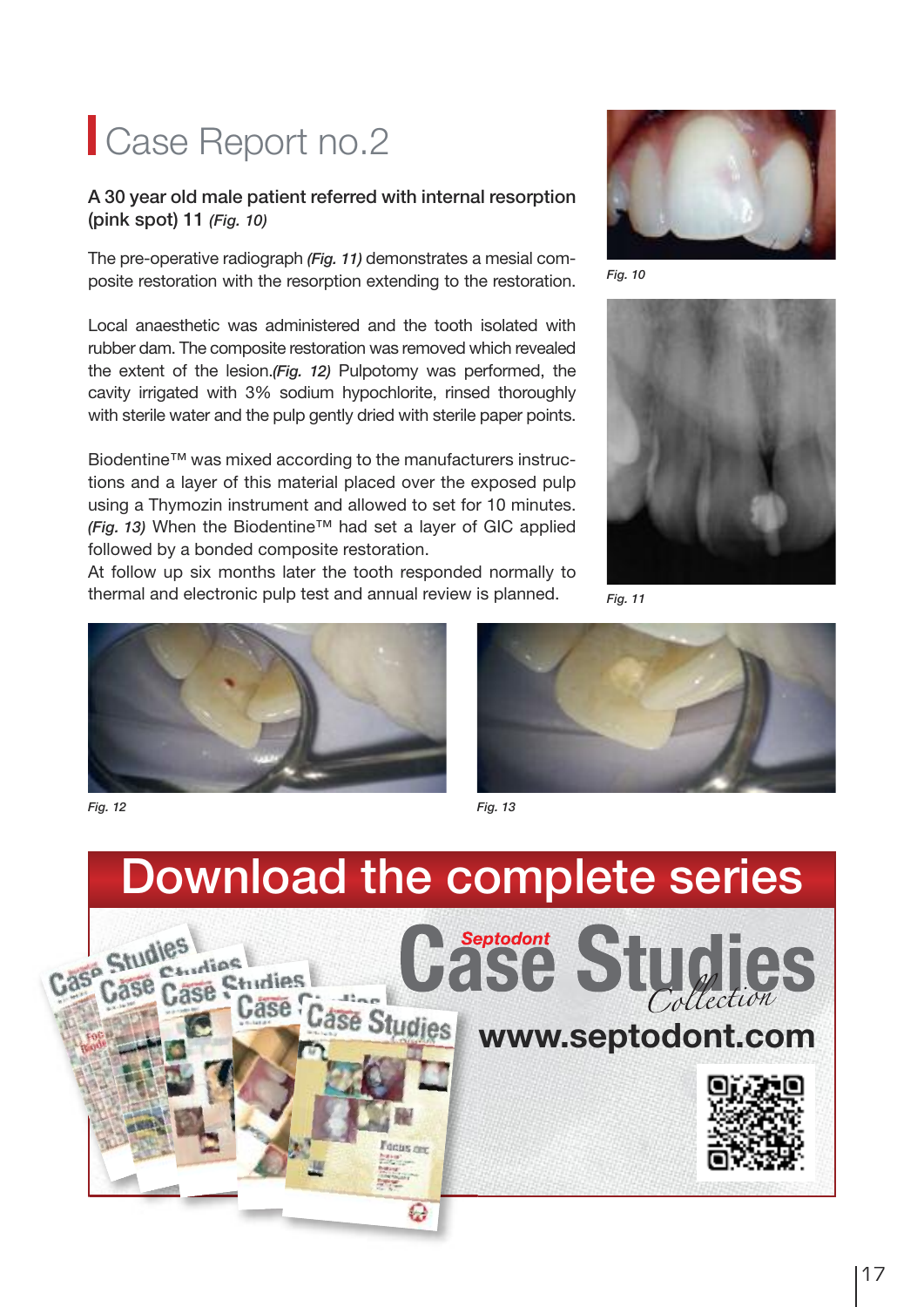### Case Report no.3

**A nine year old male was referred with trauma to 11 and exposure of the mesial pulp horn.** *(Fig. 14)*

The radiograph demonstrated a juvenile tooth with immature open apex *(Fig. 15)* the aim of the treatment is to preserve vitality and promote formation of the apex.









*Fig. 15 Fig. 16 Fig. 17 Fig. 18*

Local anaesthetic was administered and the tooth isolated with rubber dam. Pulpotomy was performed, *(Fig. 16)* Biodentine™ placed passively on the pulp stump with a Thymozin instrument *(Fig. 17)* and allowed to set. *(Fig. 18)* GIC was placed over the set Biodentine™. A cosmetic repair will be provided at a later date.



The vitality of the tooth will be monitored at three months initially, then at six monthly intervals with radiographic examination every twelve months.



#### **Author: Godfrey Cutts LDS Dunelm**

Graduated from the Sutherland Dental School, Newcastle upon Tyne in 1961. In general practice as a GDP in Nuneaton Warwickshire from 1964 until the present day. In 1968 the practice was sold to Oasis Dental Care and has held posts with the company as Clinical Director and Clinical Advisor. Has a special interest in endodontics and has attended numerous courses

including those held at the Eastman Dental Institute and is a member of the British Endodontic Society attending their meetings on a regular basis.

In the past eight years he has organised and lectured at hands on courses for GDP's at venues around the country.

Has an active interest in developing new instruments, materials and protocols for their use to enhance treatment outcomes.

In 2005 he filmed and produced the instructional DVD for the use of RaCe Ni-Ti files. Currently he has a successful endodontic referral practice, treating some 500 cases a year, where practitioners from some fifty miles around refer patients for initial treatments, re-treatments and apical micro-surgery.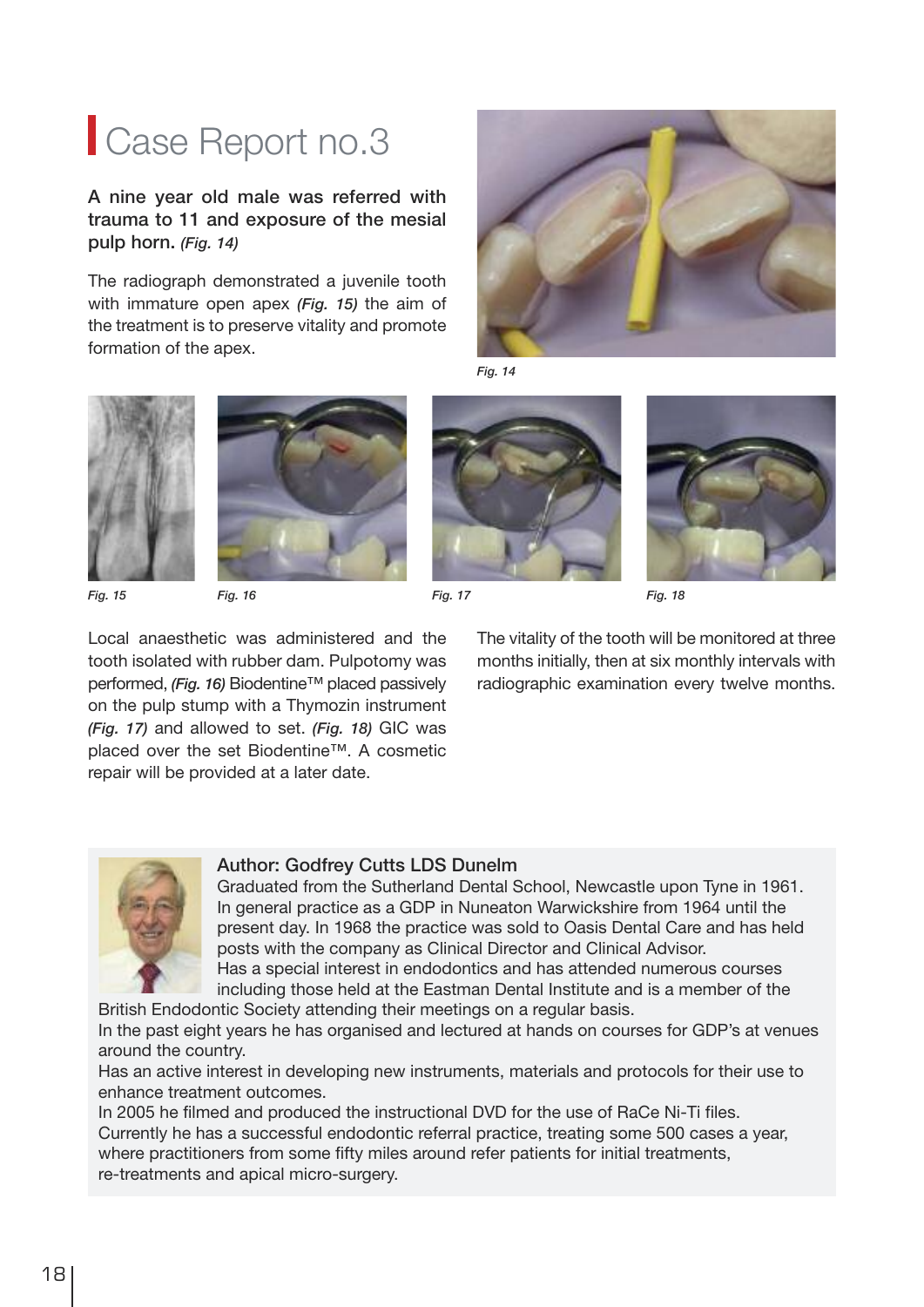# **Biodentine™**

### The first and only dentin in a capsule



As the **first all-in-one** biocompatible and bioactive **dentin substitute**, Biodentine™ fully replaces dentin wherever it's damaged.

Biodentine™ helps the remineralization of dentin, preserves the pulp vitality and promotes pulp healing. It replaces dentin with similar biological and mechanical properties.

Improving on **Biodentine™** clinical implementation, you can now bond the composite onto Biodentine™ in the same visit and perform the **full restoration in a single session**.

To enjoy the clinical benefits of the first and only dentin in a capsule, ask your dental distributor for Biodentine™.





Learn more with the Biodentine™ brochure